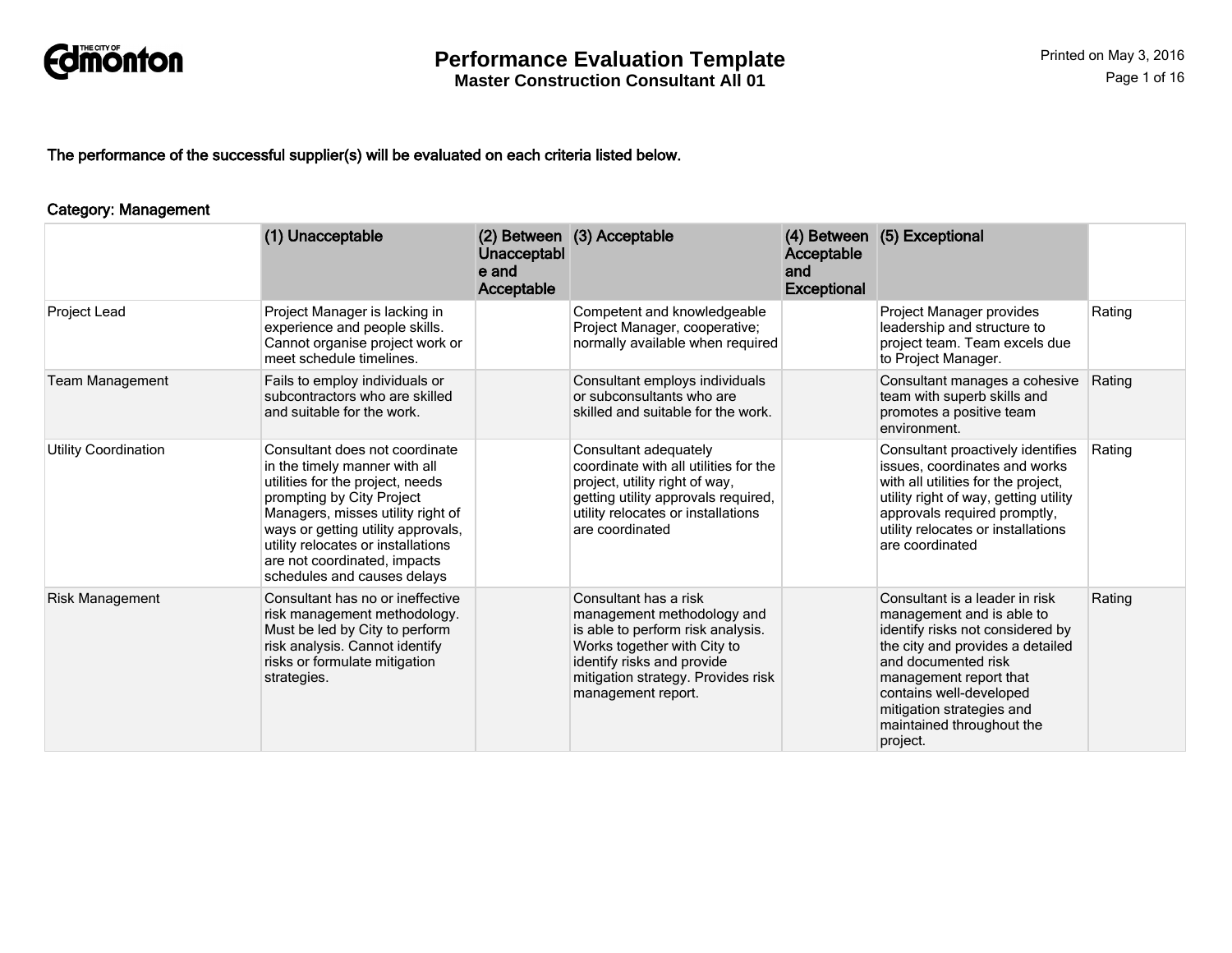

### Category: Management

|                           | (1) Unacceptable                                                                                                                                                                                              | Unacceptabl<br>e and<br>Acceptable | (2) Between (3) Acceptable                                                                                                                                                                                                                                                                                                                    | Acceptable<br>and<br><b>Exceptional</b> | (4) Between (5) Exceptional                                                                                                                                                                                                                                                                                                                                                                                                                    |        |
|---------------------------|---------------------------------------------------------------------------------------------------------------------------------------------------------------------------------------------------------------|------------------------------------|-----------------------------------------------------------------------------------------------------------------------------------------------------------------------------------------------------------------------------------------------------------------------------------------------------------------------------------------------|-----------------------------------------|------------------------------------------------------------------------------------------------------------------------------------------------------------------------------------------------------------------------------------------------------------------------------------------------------------------------------------------------------------------------------------------------------------------------------------------------|--------|
| <b>Staff Availability</b> | Staff are rarely available, don't<br>meet commitments and don't<br>provide supplementary qualified<br>resources when required. Staff<br>assigned to the project are<br>changed without notice to the<br>City. |                                    | Staff listed in proposal are those<br>working on the project or if staff<br>leave the project, they are<br>replaced with equally qualified<br>and experienced staff approved<br>by the City. Staff are available<br>when required as stated in the<br>signed agreement and will<br>provide qualified supplementary<br>resources when required |                                         | Staff listed in proposal are those<br>working on the project. If staff<br>leave the project, they are<br>replaced with equally qualified<br>and experienced staff approved<br>by the City. Staff are available<br>when required as stated in the<br>signed agreement and will<br>provide qualified supplementary<br>resources when required.<br>Access to firm's upper<br>management is possible and<br>achievable. All commitments<br>are met | Rating |

#### Category: Schedule

|                                          | (1) Unacceptable                                                                                                                                                                                                                              | <b>Unacceptabl</b><br>e and<br>Acceptable | (2) Between (3) Acceptable                                                                                                                                            | Acceptable<br>and<br><b>Exceptional</b> | (4) Between (5) Exceptional                                                                                                                                                                       |        |
|------------------------------------------|-----------------------------------------------------------------------------------------------------------------------------------------------------------------------------------------------------------------------------------------------|-------------------------------------------|-----------------------------------------------------------------------------------------------------------------------------------------------------------------------|-----------------------------------------|---------------------------------------------------------------------------------------------------------------------------------------------------------------------------------------------------|--------|
| <b>Progress Reporting</b>                | Progress reporting is poor or<br>non-existent.                                                                                                                                                                                                |                                           | Timely and accurate progress<br>reporting.                                                                                                                            |                                         | Progress reports highlight areas<br>for improvements and provide<br>plans to improve.                                                                                                             | Rating |
| Delivery of Services and<br>Deliverables | Services and deliverables are<br>delayed or of poor quality,<br>resulting in requirement to re-<br>submit.<br>50% (or less) of design executed<br>by Consultant is completed on<br>time (excluding delays out of the<br>Consultant's control) |                                           | On-schedule delivery of services<br>and deliverables in every stage.<br>100% of design completed on<br>schedule (excluding delays out<br>of the Consultant's control) |                                         | All services and deliverables are<br>delivered promptly, with<br>excellent quality.<br>100% of the design completed<br>ahead of schedule (excluding<br>delays out of the Consultant's<br>control) | Rating |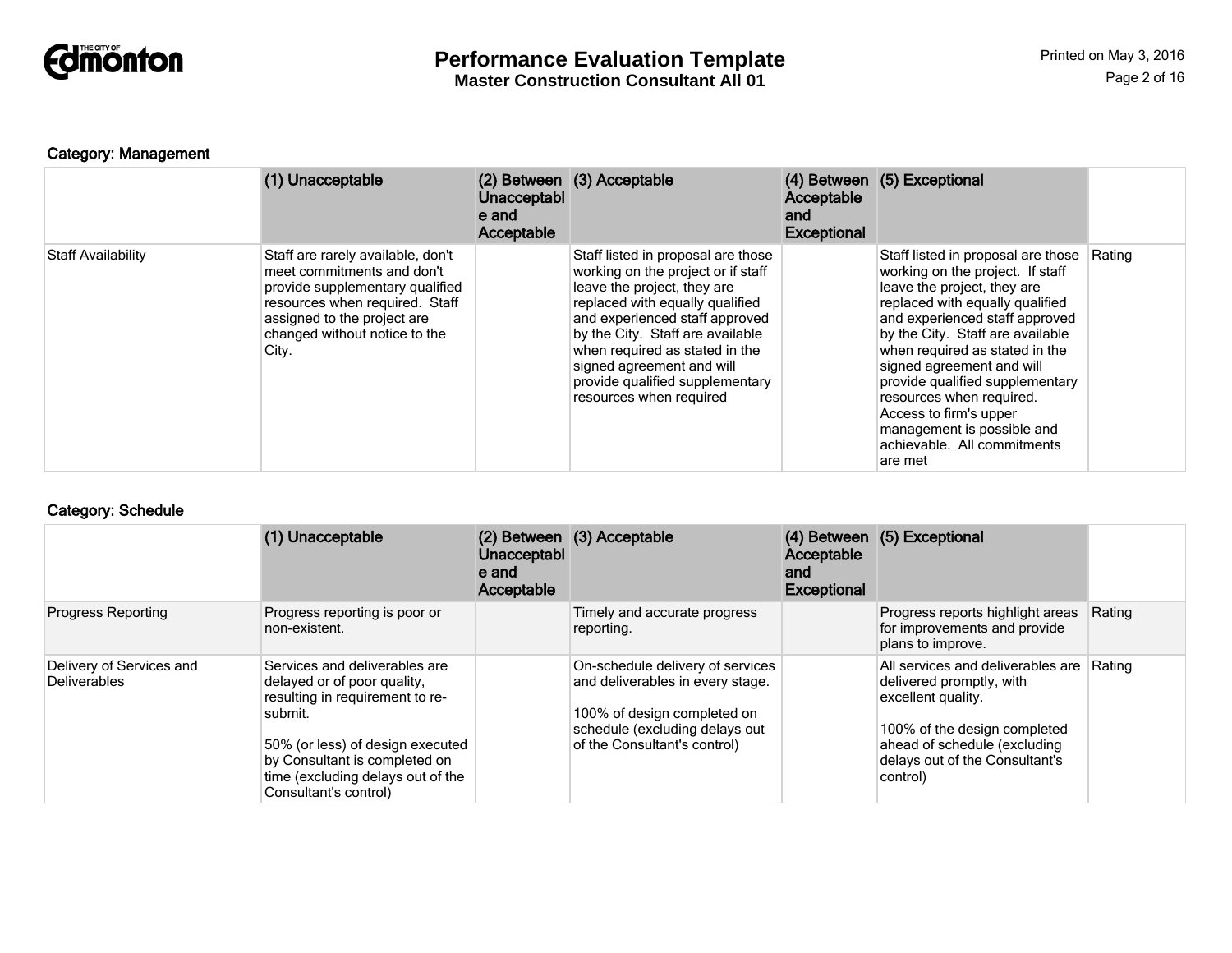

**Master Construction Consultant All 01**

### Category: Cost Management

|                                                                                                                                                                                            | (1) Unacceptable                                                                                                                                                                                                                                                                                                                             | Unacceptabl<br>e and<br>Acceptable | (2) Between (3) Acceptable                                                                                                                                                                                                                                                                                                                                          | Acceptable<br>and<br><b>Exceptional</b> | (4) Between (5) Exceptional                                                                                                                                                                                                                                                                                                                                                                                                                                                                                                    |        |
|--------------------------------------------------------------------------------------------------------------------------------------------------------------------------------------------|----------------------------------------------------------------------------------------------------------------------------------------------------------------------------------------------------------------------------------------------------------------------------------------------------------------------------------------------|------------------------------------|---------------------------------------------------------------------------------------------------------------------------------------------------------------------------------------------------------------------------------------------------------------------------------------------------------------------------------------------------------------------|-----------------------------------------|--------------------------------------------------------------------------------------------------------------------------------------------------------------------------------------------------------------------------------------------------------------------------------------------------------------------------------------------------------------------------------------------------------------------------------------------------------------------------------------------------------------------------------|--------|
| <b>Budget Management</b>                                                                                                                                                                   | Consultant allows budget to get<br>out of hand, does not consider<br>how changes due to design<br>development will affect overall<br>project budget.<br>Consultant is not able to maintain<br>a good balance between scope,<br>quality, schedule and budget. Is<br>unable to provide good advice to<br>the City on proposed scope<br>changes |                                    | Management of design<br>development within cost plan.<br>Timeliness of estimating and<br>monitoring. Issues related to<br>cost identified in the time<br>requested by the City,<br>Consultant is able to maintain a<br>sound balance between scope,<br>quality, schedule and budget. Is<br>able to provide good advice to<br>the City on proposed scope<br>changes. |                                         | Consultant has good change<br>management process. Design<br>development and scope change<br>estimates are continually<br>updated, trend identified, and<br>forecasts reported routinely.<br>Alternative cost solutions are<br>presented.<br>Consultant is able to anticipate<br>scope changes and acts upon<br>them before they become an<br>issue. Is able to maintain an<br>excellent balance between<br>scope, quality, schedule and<br>budget. Is able to provide good<br>advice to the City on proposed<br>scope changes. | Rating |
| Accuracy of Estimated Design<br>Fees/Fee Management                                                                                                                                        | Poor monitoring and reporting of<br>actual time spent versus<br>budgeted. Actual fees (outside of<br>scope changes) are over 20%<br>higher than original estimate.                                                                                                                                                                           |                                    | Good monitoring and reporting<br>of actual time spent versus<br>budgeted. Actual fees (outside of<br>scope changes) are within 10%<br>of original estimate.                                                                                                                                                                                                         |                                         | Excellent monitoring and<br>reporting of actual time spent<br>versus budgeted. Actual fees<br>(outside of scope changes) are<br>within 1% of original estimate.<br>Estimates include provisions to<br>adjust productivity factors to<br>improve accuracy,<br>knowledgeable about current<br>economic conditions, industry<br>trends                                                                                                                                                                                            | Rating |
| <b>Accuracy of Estimating Prelim</b><br>and Construction Tender Costs<br>(This criteria is only applicable if<br>the tender occurs within a<br>reasonable time following the<br>estimate.) | Tender costs (outside of scope<br>changes) are significantly outside<br>the accuracy range as detailed in<br>the PSA Description of Work.<br>Estimates do not include all<br>factors and are not accurate.                                                                                                                                   |                                    | Tender costs (outside of scope<br>changes) are comprehensive<br>and within the required accuracy<br>range as detailed in PSA<br>Description of Work.                                                                                                                                                                                                                |                                         | Tender costs (outside of scope<br>changes) are very close to the<br>estimate. Estimates include<br>provisions to adjust productivity<br>factors to improve accuracy,<br>knowledgeable about current<br>economic conditions, and<br>industry trends.                                                                                                                                                                                                                                                                            | Rating |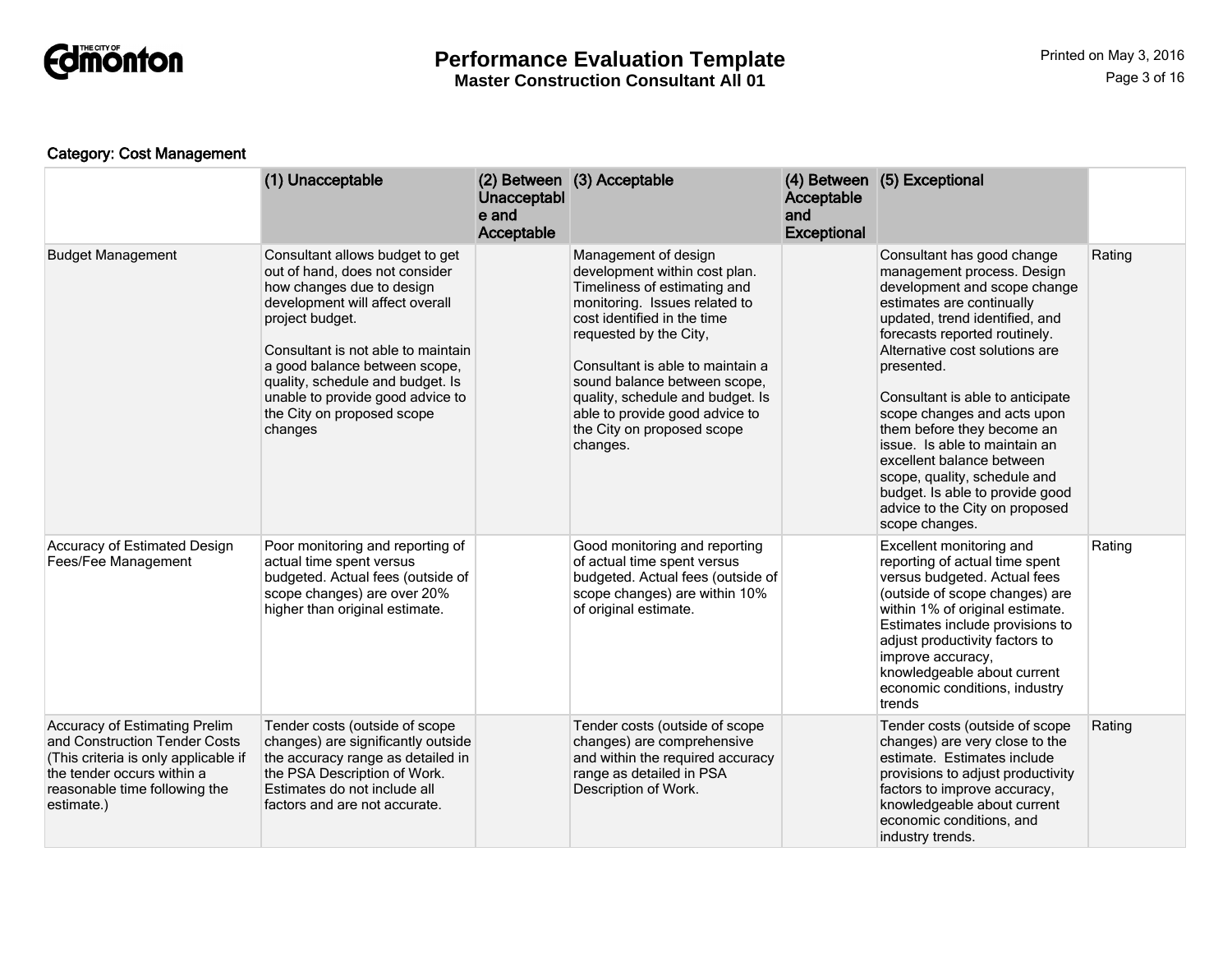

### Category: Cost Management

|                                                                                       | (1) Unacceptable                                                                                                                                                                                                                                                                                                      | Unacceptabl<br>e and<br>Acceptable | (2) Between (3) Acceptable                                                                                                                                                                                                                                                                                                                                                          | Acceptable<br>and<br>Exceptional | (4) Between (5) Exceptional                                                                                                                                                                                                                                                                                            |        |
|---------------------------------------------------------------------------------------|-----------------------------------------------------------------------------------------------------------------------------------------------------------------------------------------------------------------------------------------------------------------------------------------------------------------------|------------------------------------|-------------------------------------------------------------------------------------------------------------------------------------------------------------------------------------------------------------------------------------------------------------------------------------------------------------------------------------------------------------------------------------|----------------------------------|------------------------------------------------------------------------------------------------------------------------------------------------------------------------------------------------------------------------------------------------------------------------------------------------------------------------|--------|
| <b>Accuracy of Estimating</b><br><b>Construction Quantities</b>                       | Actual quantities (outside of<br>scope changes) are signifcantly<br>outside the accuracy range as<br>detailed in the PSA. Estimates<br>do not include all factors and are<br>not accurate.                                                                                                                            |                                    | Consultant provides detailed<br>bills of materials and unit prices<br>are accurate. Construction<br>quantities (outside of scope<br>changes) are within the required<br>accuracy range as detailed in<br>PSA.                                                                                                                                                                       |                                  | Consultant provides detailed<br>bills of materials and unit prices<br>are accurate. Actual quantities<br>(outside of scope changes) are<br>very close to the estimate as<br>detailed in the PSA.                                                                                                                       | Rating |
| <b>Invoice Administration</b>                                                         | Invoices are late (causing extra<br>work at year end), poorly<br>formatted or contain errors and<br>inadequate details. Progress<br>claims and proposed change<br>costing are unreasonable.<br>Claims for disbursements not<br>included in the agreement. No<br>review by Prime Consultant on<br>disbursement claims. |                                    | Invoices are issued within the<br>prescribed timelines, in an<br>acceptable format, with minimal<br>errors and provide the<br>appropriate background<br>documentation.<br>Only disbursements allowed<br>under the Agreement are<br>charged. Claims from sub-<br>consultants reviewed by Prime<br>Consultant before submittal to<br>City.                                            |                                  | Invoices are submitted promptly<br>to the appropriate individual for<br>processing; are clear, complete<br>and accurate; require little<br>review time and are in an<br>acceptable format with all<br>required supporting<br>documentation.<br>Claims are well documented.<br>requiring minimal review by the<br>City. | Rating |
| <b>Consultant Evaluation of</b><br><b>Contractor Change Requests and</b><br>invoicing | Takes an unreasonable amount<br>of time and reviews do not<br>accurately reflect what is in<br>contract documents<br>Does not exercise ability to reject<br>Contractor claimed extras when<br>inappropriate.                                                                                                          |                                    | Reviews are done accurately<br>and in a reasonable time and<br>identifies where change order<br>requests are covered under<br>existing contract requirement.<br>Consultant rejects Contractor<br>claimed extras when required.<br>Consultant has the ability to<br>make decisive actions in<br>providing Site instructions, and<br>design change management<br>during construction. |                                  | Reviews are done accurately<br>and in a prompt manner and<br>identifies where change order<br>requests are covered under<br>existing contract requirement.<br>Evaluates and proposes<br>alternates that improve on<br>methodology, schedule or<br>budget.                                                              | Rating |
| Change Orders (extras and force<br>accounts)                                          | Consistently looking to up-charge<br>with numerous unjustified<br>Change Order Requests.                                                                                                                                                                                                                              |                                    | Extra fees are based on<br>reasonable additional services<br>provided. Contractor-requested<br>Change Orders are detailed and<br>realistic.                                                                                                                                                                                                                                         |                                  | Uses discretion in requesting<br>Change Orders. Holds the prices<br>for additional work requested in<br>Change Orders. Any consultant-<br>requested Change Order is<br>detailed and justified.                                                                                                                         | Rating |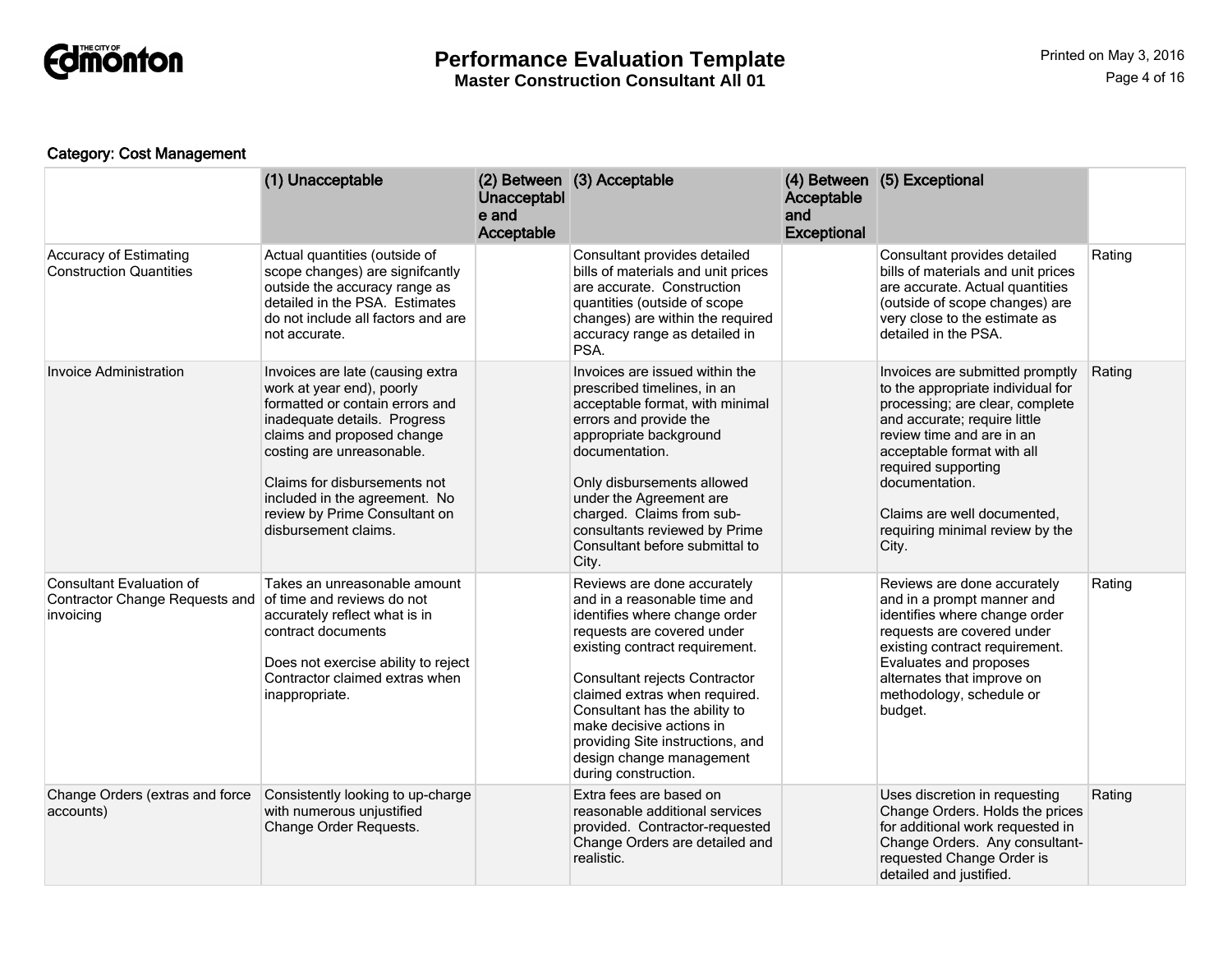

### Category: Design Services - Construction Consultant

|                                                                                                                                   | (1) Unacceptable                                                                                                                                                                                                                                                                                                                      | Unacceptabl<br>e and<br>Acceptable | (2) Between (3) Acceptable                                                                                                                                                                                                                                                                                       | Acceptable<br>and<br><b>Exceptional</b> | (4) Between (5) Exceptional                                                                                                                                                                                                                                                                                               |        |
|-----------------------------------------------------------------------------------------------------------------------------------|---------------------------------------------------------------------------------------------------------------------------------------------------------------------------------------------------------------------------------------------------------------------------------------------------------------------------------------|------------------------------------|------------------------------------------------------------------------------------------------------------------------------------------------------------------------------------------------------------------------------------------------------------------------------------------------------------------|-----------------------------------------|---------------------------------------------------------------------------------------------------------------------------------------------------------------------------------------------------------------------------------------------------------------------------------------------------------------------------|--------|
| Innovation                                                                                                                        | Design shows no innovation.                                                                                                                                                                                                                                                                                                           |                                    | Design shows some innovation<br>within project requirements and<br>constraints.                                                                                                                                                                                                                                  |                                         | Design is recognized as a new<br>paradigm for projects of this<br>type.                                                                                                                                                                                                                                                   | Rating |
| Adherence to Project Guidelines,<br>Scope of Work and Standards<br>(including safety) where the<br>Scope of Work has been defined | Consultant has no understanding<br>of guidelines, scope of work, and<br>standards; or chooses to ignore<br>requirements                                                                                                                                                                                                               |                                    | Consultant fully understands and<br>incorporates guidelines, scope of<br>work, and standards. Concept<br>Planning specific: Consultant's<br>ability to negotiate and<br>incorporate changes due to<br>regulatory requirements, on time<br>and on schedule and at cost.                                           |                                         | Consultant recommends and<br>demonstrates improvements to<br>guidelines, scope of work, and<br>standards that reduces budget                                                                                                                                                                                              | Rating |
| Design Elegance through EDC<br>Response                                                                                           | Functional re-design<br>determination                                                                                                                                                                                                                                                                                                 |                                    | EDC support with conditions                                                                                                                                                                                                                                                                                      |                                         | EDC full support without<br>conditions                                                                                                                                                                                                                                                                                    | Rating |
| In-field Design During<br>Construction                                                                                            | In excess of 3 days, impacts<br>contractor schedule and many<br>iterations (increased survey<br>costs)                                                                                                                                                                                                                                |                                    | Completed in 3 days and no<br>more than two iterations                                                                                                                                                                                                                                                           |                                         | Good on first iteration - no<br>change required and completed<br>in 3 days.                                                                                                                                                                                                                                               | Rating |
| Ability to Manage/Cope with<br>Change                                                                                             | Consultant is unable to<br>manage/cope with changes in<br>project direction, extensive City<br>staff intervention is required in<br>order to complete the project.<br>Consultant has no understanding<br>of scope of work and standards,<br>extensive assumptions without<br>any contingency or risk mitigation<br>strategy in place. |                                    | Consultant is able to<br>manage/cope with changes in<br>project direction, adjust<br>resources and work plan to<br>address final required outcomes<br>of project.<br>Consultant fully understands<br>scope of work and standards,<br>and manages project within<br>budget, risk management<br>strategy in place. |                                         | Consultant continually monitors<br>their change & risk management<br>plans, makes recommendations<br>in order to meet required<br>outcomes (including<br>fundamental shifts in project<br>direction).<br>Consultant recommends and<br>demonstrates improvements to<br>scope of work and standards<br>that reduces budget. | Rating |
| Coordination of Circulation and<br>Stakeholder Consultation on<br>Design                                                          | Does not consider any provided<br>comments. City had to ask<br>multiple times for the revisions<br>and comments. City had to<br>intervene for comments/revisions<br>to be incorporated                                                                                                                                                |                                    | Obtains input from stakeholders,<br>deals with comments and then<br>optimizes and addresses<br>appropriate comments into<br>design                                                                                                                                                                               |                                         | Comments are gathered,<br>optimized and addressed quickly<br>and appropriately                                                                                                                                                                                                                                            | Rating |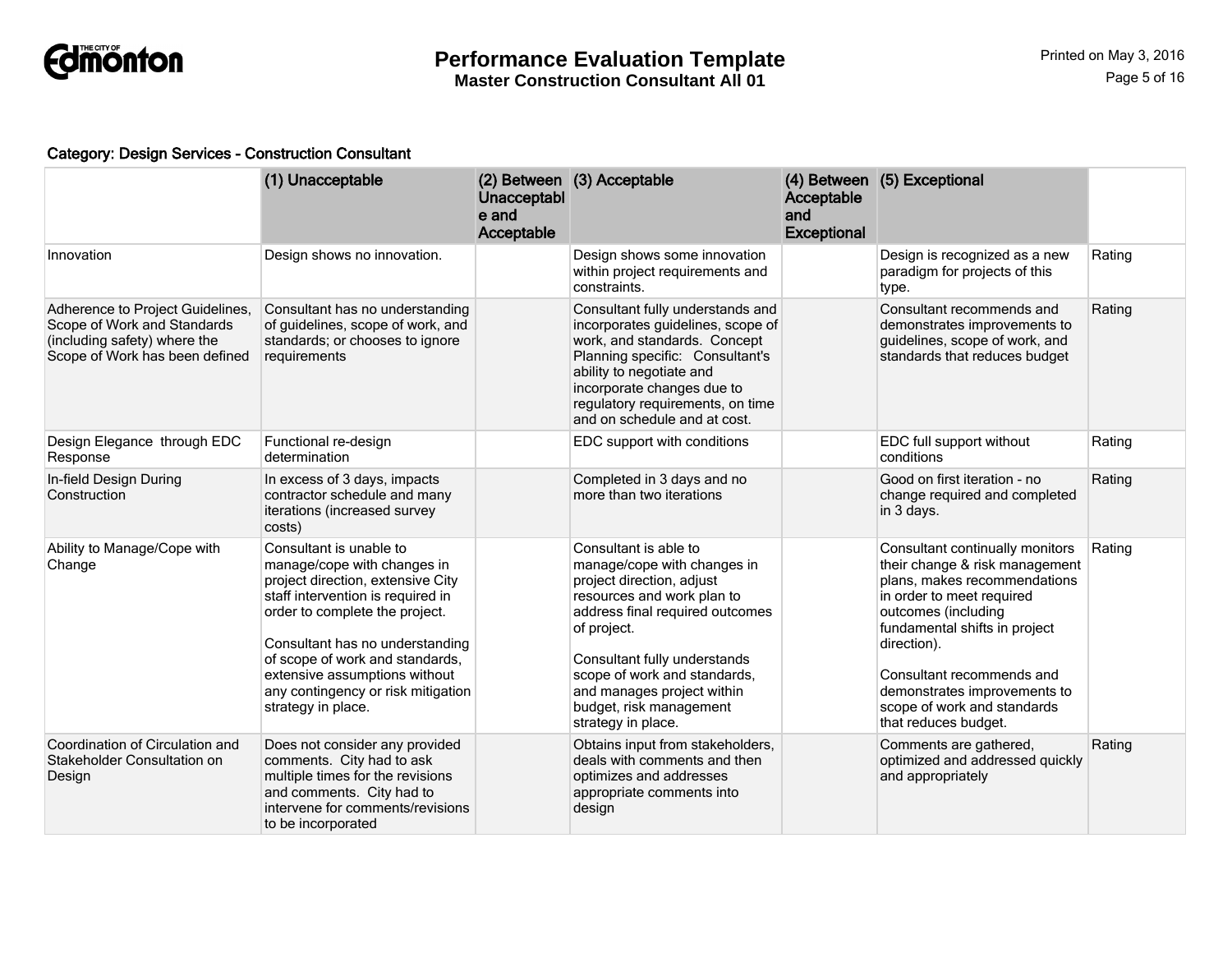

#### Category: Design Services - Construction Consultant

|                                                                                                  | (1) Unacceptable                                                                                                                                                                                             | Unacceptabl<br>e and<br>Acceptable | (2) Between (3) Acceptable                                                                                                                                                                                 | Acceptable<br>and<br><b>Exceptional</b> | (4) Between (5) Exceptional                                                                                                                                                                                                                                                  |        |
|--------------------------------------------------------------------------------------------------|--------------------------------------------------------------------------------------------------------------------------------------------------------------------------------------------------------------|------------------------------------|------------------------------------------------------------------------------------------------------------------------------------------------------------------------------------------------------------|-----------------------------------------|------------------------------------------------------------------------------------------------------------------------------------------------------------------------------------------------------------------------------------------------------------------------------|--------|
| <b>Response to Questions</b>                                                                     | Responses are very late, contain<br>multiple errors, are unclear (all<br>requiring multiple callbacks and<br>exchanges with contractor /<br>stakeholders.                                                    |                                    | Responses to contractor /<br>stakeholders are timely.<br>accurate and clear with minimal<br>callbacks.                                                                                                     |                                         | Responses are immediate,<br>accurate and clear with no<br>callbacks required.                                                                                                                                                                                                | Rating |
| As-built Documentation and<br>Record Drawings, and all Project<br><b>Close-out Documentation</b> | As-built documentation is late.<br>and does not accurately reflect<br>addendum and construction<br>changes. Does not review or<br>poorly reviews Service Manuals.<br>Documentation is not in City<br>format. |                                    | As-built documentation is<br>provided within a reasonable<br>time, with few errors and in City<br>format. Reviews service<br>manuals for completeness and<br>follows up with Contractors on<br>any issues. |                                         | As-built documentation is<br>updated and provided promptly<br>after construction in section or<br>area is complete. Documentation<br>is accurate, complete and in City<br>format with no revisions.<br>Demonstrates commitment to<br>complete this aspect of the<br>project. | Rating |

### Category: Quality - Construction Consultant

|                               | (1) Unacceptable                                                                                                                                                                                       | Unacceptabl<br>e and<br>Acceptable | (2) Between (3) Acceptable                                                                                  | Acceptable<br>and<br><b>Exceptional</b> | (4) Between (5) Exceptional                                                                                                                             |        |
|-------------------------------|--------------------------------------------------------------------------------------------------------------------------------------------------------------------------------------------------------|------------------------------------|-------------------------------------------------------------------------------------------------------------|-----------------------------------------|---------------------------------------------------------------------------------------------------------------------------------------------------------|--------|
| <b>Drawing Deliverables</b>   | Quality control of deliverables is<br>poor. Drawings contain CAD<br>errors and must be corrected<br>numerous times.                                                                                    |                                    | Quality control of deliverables is<br>good. Drawings have minor<br>amount of errors.                        |                                         | Quality control of deliverables is<br>excellent.                                                                                                        | Rating |
| <b>Report Deliverables</b>    | Reports are poorly formatted and<br>contain grammatical and spelling<br>errors                                                                                                                         |                                    | Reports are correctly formatted<br>and contain a minimum of errors.                                         |                                         | Reports are well formatted and<br>contain none to minor errors.                                                                                         | Rating |
| Constructability of Design    | Re-work required due to non-<br>compliance to standards or<br>design criteria. Issue an<br>excessive number of RFI's.<br>Specifies materials not available<br>or tolerances that are not<br>achievable |                                    | Complies to all standards and no<br>re-work or re-engineering and a<br>reasonable number of RFI's<br>issued |                                         | Design can be constructed in a<br>safe, timely and cost effective<br>manner meeting all project<br>objectives while providing a high<br>quality product | Rating |
| Maintainability of the Design | Design poses maintenance<br>difficulties and was not modified<br>to meet the City's requirements.                                                                                                      |                                    | Design adequately meets the<br>City's requirements for<br>maintainability.                                  |                                         | Design provides ease of<br>maintenance and exceeds City's<br>requirements.                                                                              | Rating |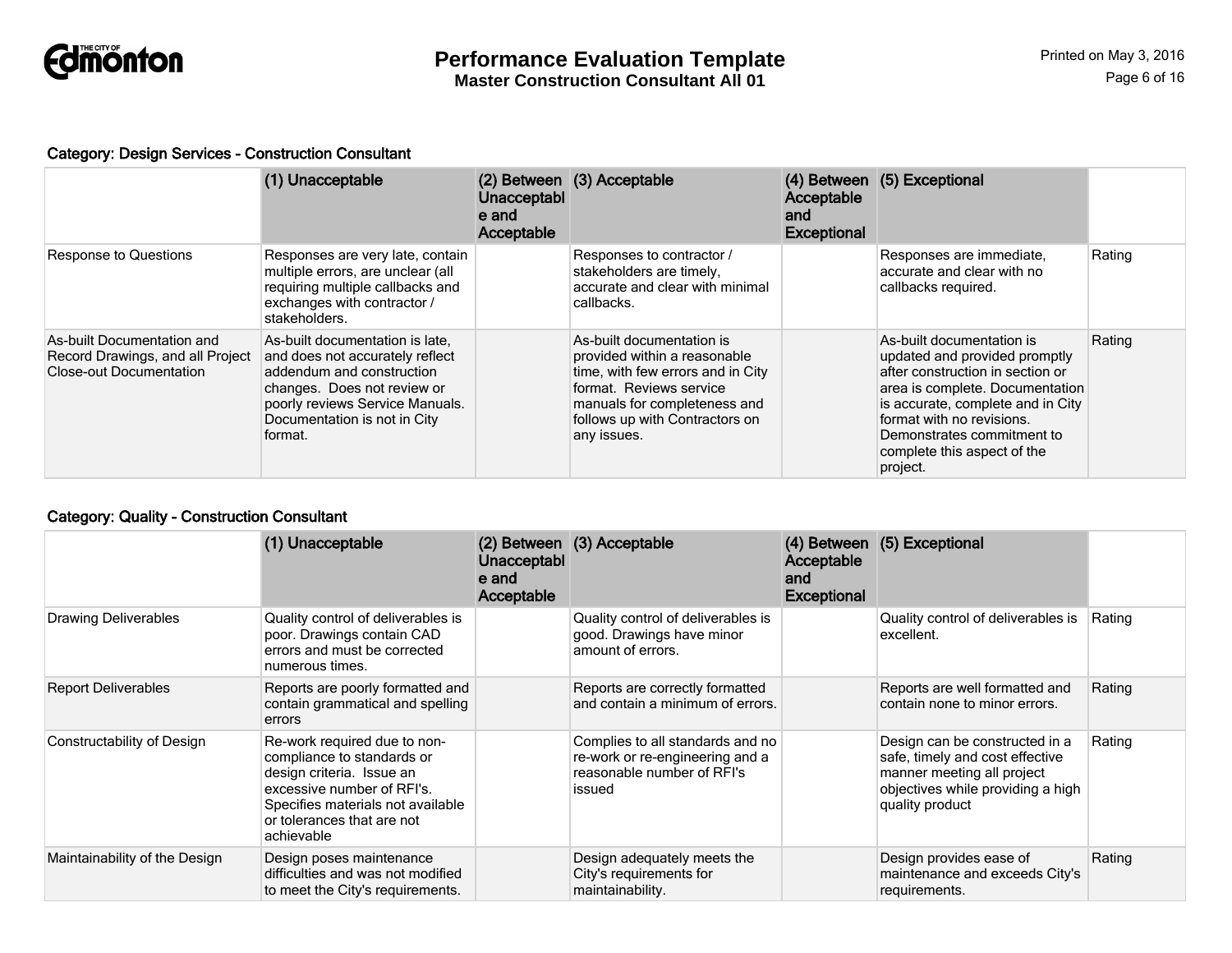

**Master Construction Consultant All 01**

### Category: Public Involvement

|                                                                                                                                       | (1) Unacceptable                                                                                                                                                                                                                                                                                                                                                                                                                                                                                                            | Unacceptabl<br>e and<br>Acceptable | (2) Between (3) Acceptable                                                                                                                                                                                                                                                                                                                                                                                                  | Acceptable<br>and<br><b>Exceptional</b> | (4) Between (5) Exceptional                                                                                                                                                                                                                                                                                                                                                                                                                                                                                                                          |        |
|---------------------------------------------------------------------------------------------------------------------------------------|-----------------------------------------------------------------------------------------------------------------------------------------------------------------------------------------------------------------------------------------------------------------------------------------------------------------------------------------------------------------------------------------------------------------------------------------------------------------------------------------------------------------------------|------------------------------------|-----------------------------------------------------------------------------------------------------------------------------------------------------------------------------------------------------------------------------------------------------------------------------------------------------------------------------------------------------------------------------------------------------------------------------|-----------------------------------------|------------------------------------------------------------------------------------------------------------------------------------------------------------------------------------------------------------------------------------------------------------------------------------------------------------------------------------------------------------------------------------------------------------------------------------------------------------------------------------------------------------------------------------------------------|--------|
| Development of an Overall Public<br>Involvement Plan (in accordance<br>with the City's Public Involvement<br>Directive)               | Consultant demonstrates little<br>understanding of the overall<br>project or issue complexity,<br>scope, impact, context/history,<br>and decision being made. Poorly<br>conveys issues with<br>stakeholders.<br>Consultant demonstrates little<br>understanding of the purpose<br>and required outcomes from the<br>public involvement process.<br>Consultant is very slow in<br>addressing the public<br>involvement process and the<br>plan is of very poor quality. Poor<br>recognition of stakeholder<br>sensitivities. |                                    | Consultant understands the<br>overall project or issue<br>complexity, scope, impact,<br>context/history, and decision<br>being made. Adequately<br>conveys issues with<br>stakeholders.<br>Consultant demonstrates an<br>understanding of the public<br>involvement process and<br>required outcomes.<br>Consultant meets the scope<br>requirements for the public<br>involvement process and<br>stakeholder sensitivities. |                                         | Consultant demonstrates<br>comprehensive understanding of<br>the overall project or issue<br>complexity, scope, impact,<br>context/history, and decision<br>being made. Clearly conveys<br>and proactively mitigates issues<br>with stakeholders.<br>Consultant has provided<br>alternatives and methods in<br>achieving the required outcomes<br>for the public involvement<br>process.<br>Consultant has developed a<br>public involvement plan that<br>greatly exceeds project scope<br>requirements and recognizes<br>stakeholder sensitivities. | Rating |
| Implementation of the Public<br><b>Involvement Plan</b>                                                                               | Consultant is unprepared and<br>unorganized during the<br>implementation of the public<br>involvement process.<br>Communication methods are<br>incomplete and poorly targeted.                                                                                                                                                                                                                                                                                                                                              |                                    | Consultant is prepared and<br>organized during the public<br>involvement process. Project<br>communication methods are<br>effective, complete,<br>professionally prepared and<br>communicated to the Public<br>supporting good results                                                                                                                                                                                      |                                         | Consultant is well prepared and<br>organized during the public<br>involvement process. Provides<br>added value to the<br>communication process. Project<br>communication methods are<br>effective, complete,<br>professionally prepared and<br>communicated to the Public<br>supporting best results.                                                                                                                                                                                                                                                | Rating |
| Evaluation of the Public Input,<br><b>Comments and Required Project</b><br>Follow up (including monitoring, if<br>defined in project) | Consultant is non receptive to<br>providing follow up requirements.<br>Does not provide final report or<br>report is incomplete.                                                                                                                                                                                                                                                                                                                                                                                            |                                    | Consultant completes required<br>follow up public involvement<br>requirements and submits final<br>report in a timely fashion                                                                                                                                                                                                                                                                                               |                                         | Evaluation of public involvement<br>process is completed quickly<br>providing additional alternatives<br>for all aspects of public<br>comments. Submits<br>comprehensive final report in<br>expedited fashion.                                                                                                                                                                                                                                                                                                                                       | Rating |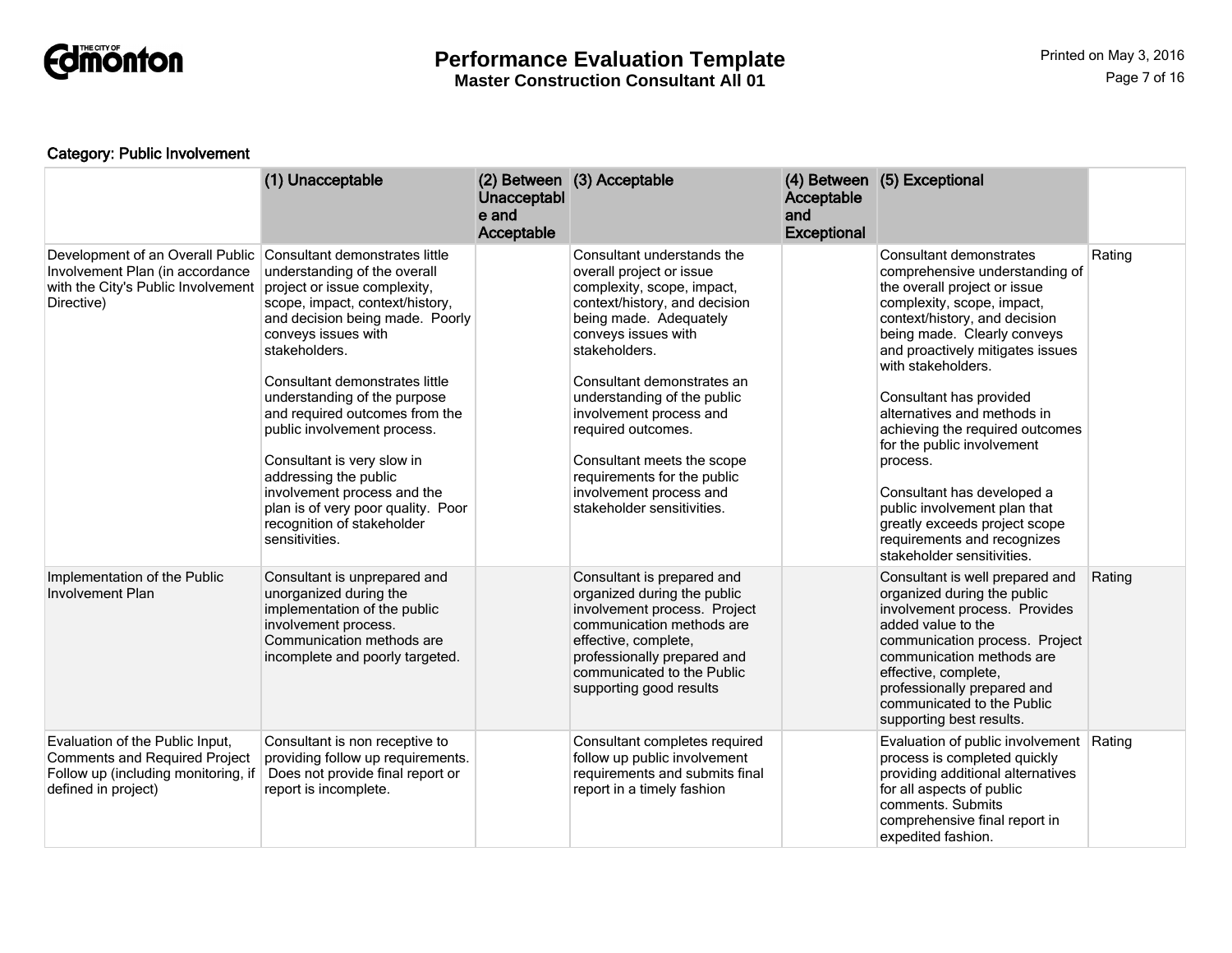

### Category: Construction Contract Management

|                                                                                 | (1) Unacceptable                                                                                                                                                                                                                                                                                                                                 | Unacceptabl<br>e and<br>Acceptable | (2) Between (3) Acceptable                                                                                                                                                                                                                                 | Acceptable<br>and<br><b>Exceptional</b> | (4) Between (5) Exceptional                                                                                                                                                                                                                                                                                                                                                                   |        |
|---------------------------------------------------------------------------------|--------------------------------------------------------------------------------------------------------------------------------------------------------------------------------------------------------------------------------------------------------------------------------------------------------------------------------------------------|------------------------------------|------------------------------------------------------------------------------------------------------------------------------------------------------------------------------------------------------------------------------------------------------------|-----------------------------------------|-----------------------------------------------------------------------------------------------------------------------------------------------------------------------------------------------------------------------------------------------------------------------------------------------------------------------------------------------------------------------------------------------|--------|
| Project Schedule (excluding<br>delays out of the Consultant's<br>control)       | Due to Consultant's inactions the<br>project experienced significant<br>delays, missing milestones and<br>the completion date requiring<br>increased project costs.                                                                                                                                                                              |                                    | Consultant's actions and<br>responses to questions were<br>adequate with no resultant delay<br>in meeting milestones or<br>completion date.                                                                                                                |                                         | Consultant's actions and<br>responses to questions<br>contributed to meeting all<br>milestones and allowed for early<br>project completion                                                                                                                                                                                                                                                    | Rating |
| <b>Communication Skills (progress</b><br>updates, etc.)                         | Consultant's communication<br>required extensive or continuous<br>intervention from City staff<br>relative to timeliness, clarity or<br>informing stakeholders.                                                                                                                                                                                  |                                    | Communication was satisfactory<br>(in accordance with contract<br>stated timelines, with clarity and<br>stakeholders fully informed).                                                                                                                      |                                         | Communication was exceptional<br>(immediate, comprehensive and<br>positive feedback from<br>stakeholders)                                                                                                                                                                                                                                                                                     | Rating |
| <b>Response to Questions</b><br>(technical, construction, etc)                  | Responses are very late, contain<br>multiple errors, are unclear (all<br>requiring multiple callbacks and<br>exchanges with contractor /<br>stakeholders.                                                                                                                                                                                        |                                    | Responses to contractor /<br>stakeholders are timely,<br>accurate and clear with minimal<br>callbacks.                                                                                                                                                     |                                         | Responses are immediate,<br>accurate and clear with no<br>callbacks required.                                                                                                                                                                                                                                                                                                                 | Rating |
| <b>Tender Document Preparation</b><br>and Tender Process (Tender<br>Assistance) | Consultant is not timely with<br>tender document preparation,<br>including unedited and<br>incomplete specifications,<br>special provisions, tender<br>documents, excessive questions<br>during tender period and slow<br>answering questions during the<br>tender period, do not add value<br>to the evaluation process,<br>numerous addendums. |                                    | Consultant is able to adequately<br>prepare tender documents,<br>including specification, special<br>provisions, tender document<br>preparation, answering<br>questions during the tender<br>period, assisting with<br>evaluations, very few<br>addendums. |                                         | Consultant prepares tender<br>documents in a very timely<br>manner, including carefully<br>edited specification, special<br>provisions, tender documents,<br>documents generate very few<br>questions but they are very<br>responsive in answering those<br>few questions during the tender<br>period, minimum addendums<br>during tender period, assistance<br>in evaluation was invaluable. | Rating |
| <b>Coordination of Site Activities</b>                                          | Poor coordination of site<br>activities (Contractor, Staff,<br>Utilities, City Department)<br>requiring extensive intervention<br>from City staff to resolve issues.                                                                                                                                                                             |                                    | Satisfactory coordination of site<br>activities (Contractor, Staff,<br>Utilities, City Department) with<br>timely resolution of any issues.                                                                                                                |                                         | Exceptional coordination of site<br>activities (Contractor, Staff,<br>Utilities, City Department) with<br>immediate resolution of issues<br>along with proactive approach to<br>prevent/mitigate issues in<br>advance.                                                                                                                                                                        | Rating |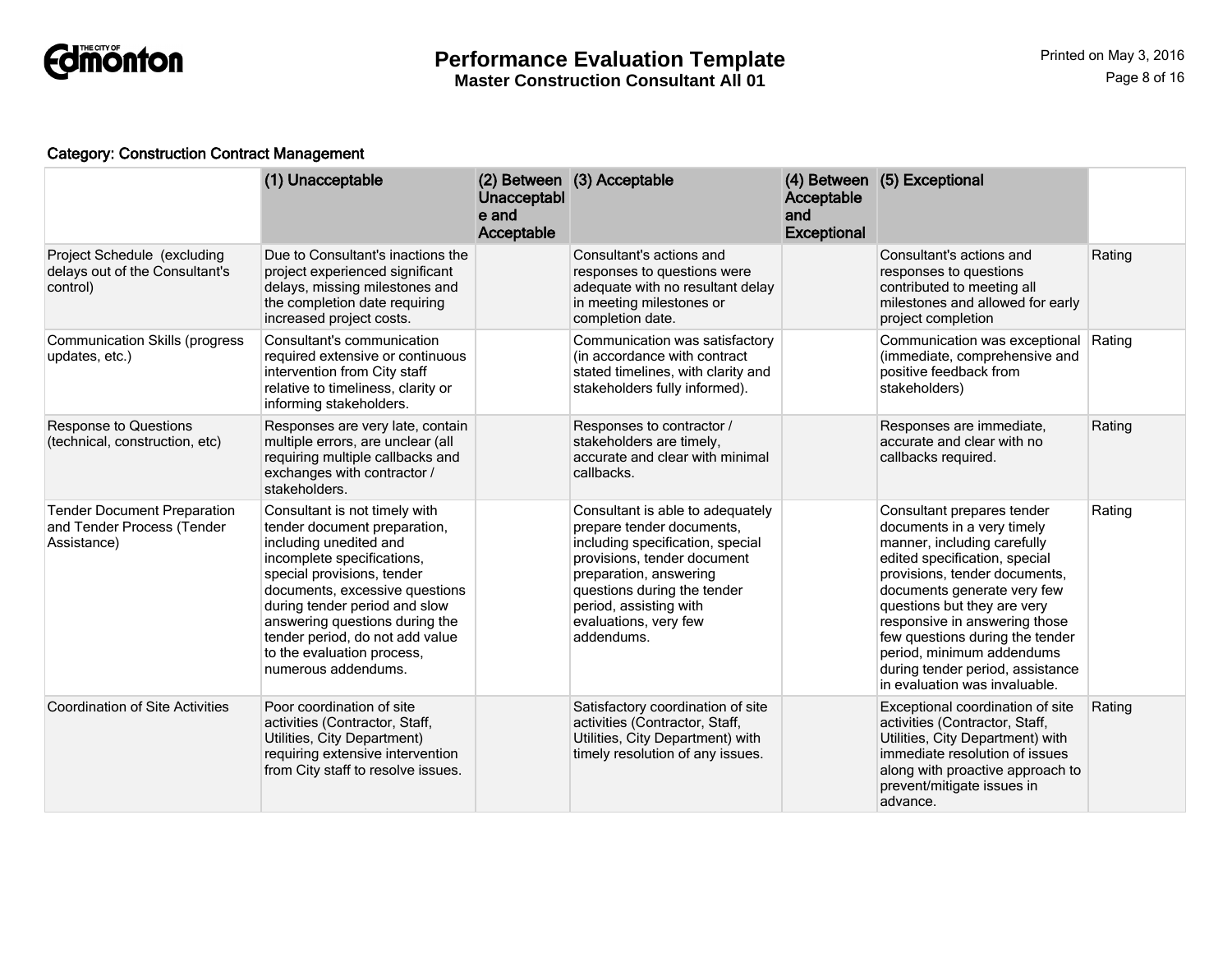

### Category: Construction Contract Management

|                                                                                                                               | (1) Unacceptable                                                                                                                                                                                                                                                                                                                                                           | Unacceptabl<br>e and<br>Acceptable | (2) Between (3) Acceptable                                                                                                                                                                                                                                                                                                                                 | Acceptable<br>and<br><b>Exceptional</b> | (4) Between (5) Exceptional                                                                                                                                                                                                                                                                                              |        |
|-------------------------------------------------------------------------------------------------------------------------------|----------------------------------------------------------------------------------------------------------------------------------------------------------------------------------------------------------------------------------------------------------------------------------------------------------------------------------------------------------------------------|------------------------------------|------------------------------------------------------------------------------------------------------------------------------------------------------------------------------------------------------------------------------------------------------------------------------------------------------------------------------------------------------------|-----------------------------------------|--------------------------------------------------------------------------------------------------------------------------------------------------------------------------------------------------------------------------------------------------------------------------------------------------------------------------|--------|
| Documentation                                                                                                                 | Extensive gaps and/or no<br>documentation or late<br>documentation of site activities or<br>records of discussions/decisions<br>with the Contractor.                                                                                                                                                                                                                       |                                    | Documentation of site activities<br>and records of<br>discussions/decisions with the<br>Contractor satisfactorily<br>maintained and timely                                                                                                                                                                                                                 |                                         | Exceptional, and timely,<br>documentation of site activities<br>(Daily Construction Progress<br>Report and records of<br>discussions/decisions with the<br>Contractor).                                                                                                                                                  | Rating |
| <b>Contract Quantity Control -</b><br><b>Progress Payment Certificates</b><br>(PPC)                                           | Consultant has no change<br>management process. Does not<br>process progress claims in a<br>timely manner or does not check<br>actual progress in field. Requires<br>significant City follow up to<br>complete post construction<br>services. Consultant does not<br>adequately review PPC and<br>certifies unchecked and un-<br>rejected extras claimed by<br>Contractor. |                                    | Consultant is able to adequately<br>perform Contract Administration<br>duties, including change<br>management, processing<br>progress claims, and resolving<br>field issues, appropriately and<br>timely completes post<br>construction services.<br>Consultant reviews, processes<br>and certifies Contractor's<br>Progress claims in a timely<br>manner. |                                         | <b>Consultant performs Contract</b><br>Administration duties with little to<br>no input from City. Handles<br>change management, progress<br>claims, and field issues<br>independently. On their own<br>initiative, appropriately and<br>timely completes post<br>construction services                                  | Rating |
| Accuracy of Estimated Resident<br><b>Engineering Fees (excluding</b><br>impacts due to Contractors hours<br>of work/duration) | Poor monitoring and reporting of<br>actual time spent versus<br>budgeted. Actual fees (outside of<br>scope changes) are over 20%<br>higher than estimate.                                                                                                                                                                                                                  |                                    | Good monitoring and reporting<br>of actual time spent versus<br>budgeted. Actual fees (outside of<br>scope changes) are within 10%<br>of estimate.                                                                                                                                                                                                         |                                         | Excellent monitoring and<br>reporting of actual time spent<br>versus budgeted. Actual fees<br>(outside of scope changes) are<br>within 5% of estimate. Estimates<br>include provisions to adjust<br>productivity factors to improve<br>accuracy, knowledgeable about<br>current economic conditions.<br>industry trends. | Rating |
| <b>Pre-tender Estimating Accuracy</b>                                                                                         | Tender costs (outside of scope<br>changes) are significantly outside<br>the accuracy range as detailed in<br>the PSA Description of Work.<br>Estimates do not include all<br>factors and are not accurate.                                                                                                                                                                 |                                    | Tender costs (outside of scope<br>changes) are comprehensive<br>and within the required accuracy<br>range as detailed in PSA<br>Description of Work.                                                                                                                                                                                                       |                                         | Tender costs (outside of scope<br>changes) are very close to the<br>estimate. Estimates include<br>provisions to adjust productivity<br>factors to improve accuracy,<br>knowledgeable about current<br>economic conditions, and<br>industry trends.                                                                      | Rating |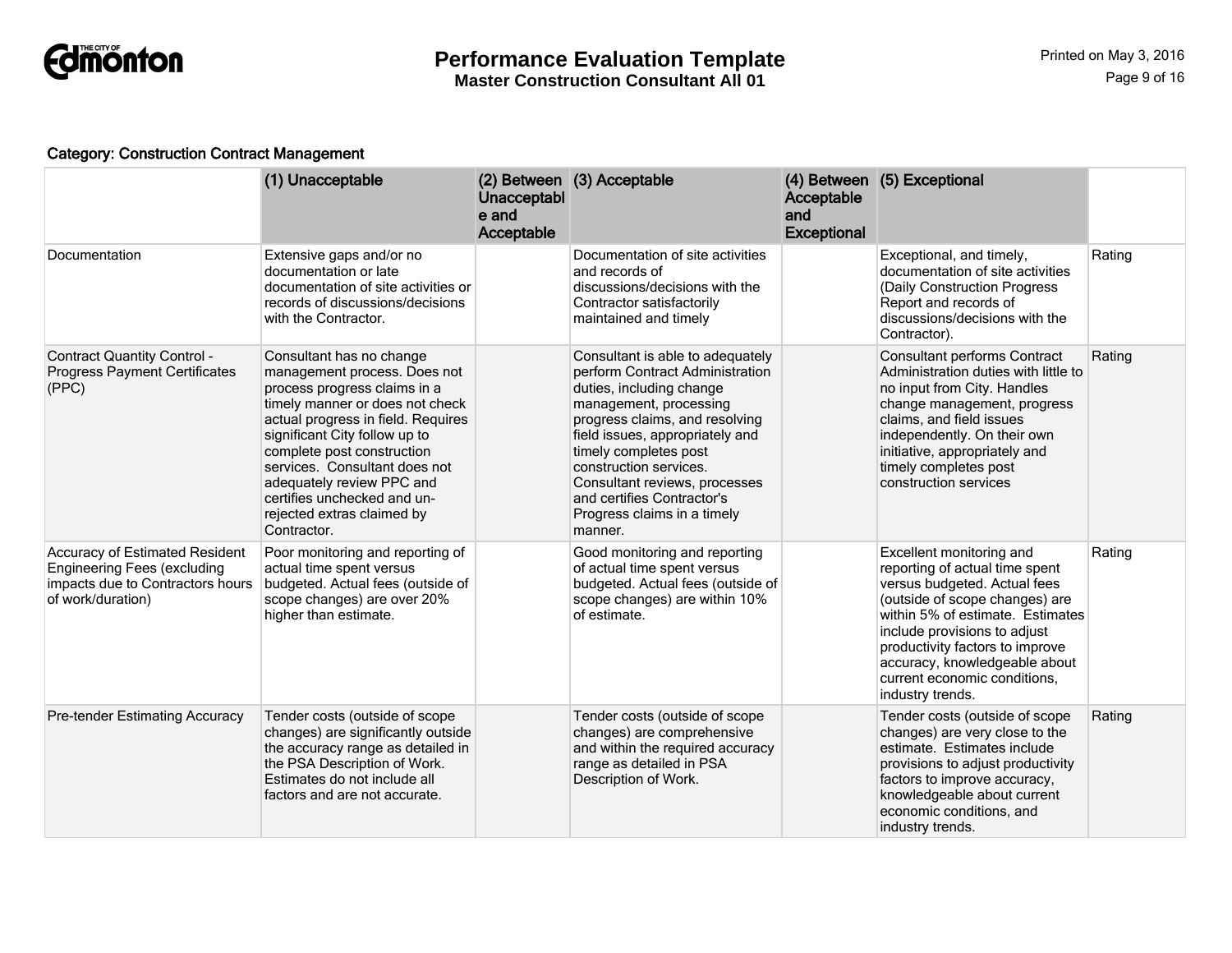

### Category: Construction Contract Management

|                                           | (1) Unacceptable                                                                                                                                                                                                                                                                                                                                                                                                                                                                              | Unacceptabl<br>e and<br>Acceptable | (2) Between (3) Acceptable                                                                                                                                                                                                                                                                                                                                                                                                                                | <b>Acceptable</b><br>and<br><b>Exceptional</b> | (4) Between (5) Exceptional                                                                                                                                                                                                                                                                                                                                                                                                                                                                                          |        |
|-------------------------------------------|-----------------------------------------------------------------------------------------------------------------------------------------------------------------------------------------------------------------------------------------------------------------------------------------------------------------------------------------------------------------------------------------------------------------------------------------------------------------------------------------------|------------------------------------|-----------------------------------------------------------------------------------------------------------------------------------------------------------------------------------------------------------------------------------------------------------------------------------------------------------------------------------------------------------------------------------------------------------------------------------------------------------|------------------------------------------------|----------------------------------------------------------------------------------------------------------------------------------------------------------------------------------------------------------------------------------------------------------------------------------------------------------------------------------------------------------------------------------------------------------------------------------------------------------------------------------------------------------------------|--------|
| Quality Assurance of Contractor's<br>Work | Fails to do required quality<br>assurance tests; or tests are too<br>infrequent; too late, with little<br>interpretation and/or otherwise of<br>little value to the City.                                                                                                                                                                                                                                                                                                                     |                                    | Performs the required number of<br>quality assurance tests, in a<br>timely manner with results<br>produced to the City in a<br>reasonable time.                                                                                                                                                                                                                                                                                                           |                                                | Anticipates and schedules all<br>quality assurance tests in<br>advance, and is flexible with<br>working hours; performs the<br>tests professionally to the<br>required standards with minimal<br>disruption to the work; and<br>provides meaningful<br>interpretation to the City in a<br>very timely fashion, with<br>recommendations to modify<br>testing procedures or modify<br>work procedures, if required.                                                                                                    | Rating |
| <b>Commissioning Services</b>             | When commissioning services<br>are part of the Consultant's<br>scope of work, the Consultant<br>has no commissioning plan.<br>Required resources are not<br>planned for. Equipment is tested<br>haphazardly, such that no<br>systems are commissioned<br>together. Poor or no<br>documentation of commissioning<br>results or issues. Does not<br>provide proper servicing<br>manuals. Does not meet or<br>coordinates meetings with City<br>operation staff to ensure<br>knowledge transfer. |                                    | When commissioning services<br>are part of the Consultant's<br>scope of work, the Consultant is<br>able to develop a workable<br>commissioning plan that<br>provides required testing,<br>releases equipment to<br>Operations in an efficient<br>manner, and documents issues<br>and proposes workable<br>solutions. Provides proper<br>servicing manuals. Meets or<br>coordinates meetings with City<br>operation staff to ensure<br>knowledge transfer. |                                                | When commissioning services<br>are part of the Consultant's<br>scope of work, the Consultant<br>develops a comprehensive plan<br>that provides detailed testing,<br>identifies resources, releases<br>systems of equipment in an<br>efficient manner, and documents<br>commissioning results. Issues<br>are clearly documented,<br>excellent solutions provided<br>immediately. Provides proper<br>servicing manuals. Meets or<br>coordinates meetings with City<br>operation staff to ensure<br>knowledge transfer. | Rating |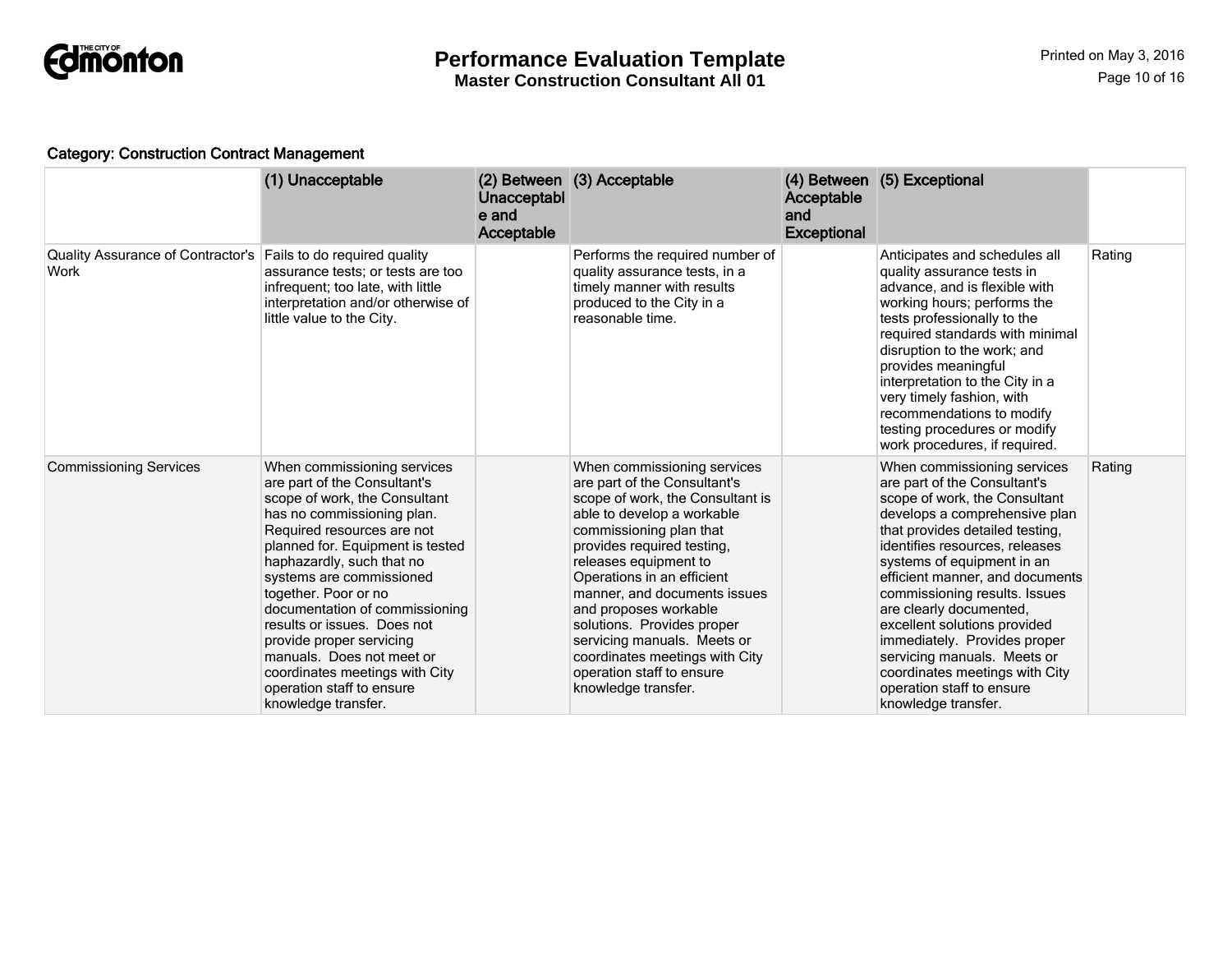

### Category: Environmental Management

|                                                                  | (1) Unacceptable                                                                                                                                                                                                                                                                                                | Unacceptabl<br>e and<br>Acceptable | (2) Between (3) Acceptable                                                                                                                                                                                                                                                                         | <b>Acceptable</b><br>and<br><b>Exceptional</b> | (4) Between (5) Exceptional                                                                                                                                                                                                                                                                                                                                                                                            |        |
|------------------------------------------------------------------|-----------------------------------------------------------------------------------------------------------------------------------------------------------------------------------------------------------------------------------------------------------------------------------------------------------------|------------------------------------|----------------------------------------------------------------------------------------------------------------------------------------------------------------------------------------------------------------------------------------------------------------------------------------------------|------------------------------------------------|------------------------------------------------------------------------------------------------------------------------------------------------------------------------------------------------------------------------------------------------------------------------------------------------------------------------------------------------------------------------------------------------------------------------|--------|
| Sustainable Design                                               | City must provide direction and<br>expertise for certified and<br>sustainable design. e.g. LEED<br>Certification.                                                                                                                                                                                               |                                    | Has certified personnel, able to<br>produce a certified and<br>sustainable design. e.g. LEED<br>Certification.                                                                                                                                                                                     |                                                | Provides leadership, and<br>designs that exceeds<br>appropriate certification and<br>sustainable design e.g. LEED<br>Certification.                                                                                                                                                                                                                                                                                    | Rating |
| <b>Environmental Management</b><br>(Engineering Design Services) | Not all environmental<br>approvals/permits obtained prior<br>to construction resulting in<br>financial loss or delays in<br>construction. Approved design<br>does not consider or mitigate<br>environmental impact. (As an<br>example: Permanent erosion /<br>sedimentation (ESC) plans<br>inadequate or late.) |                                    | All environmental<br>approvals/permits obtained prior<br>to construction. Approved design<br>mitigates the main<br>environmental impacts of project<br>(s). (As an example: Permanent<br>erosion / sedimentation (ESC)<br>plans follow best management<br>practices and are delivered on<br>time.) |                                                | All environmental<br>approvals/permits obtained well<br>before construction and are<br>considered early. Approved<br>design mitigates the main<br>environmental impacts of project<br>(s) and additional environmental<br>initiatives have been integrated<br>into the design. (As an example:<br>Permanent erosion /<br>sedimentation (ESC) plans<br>follow best management<br>practices and are delivered<br>early.) | Rating |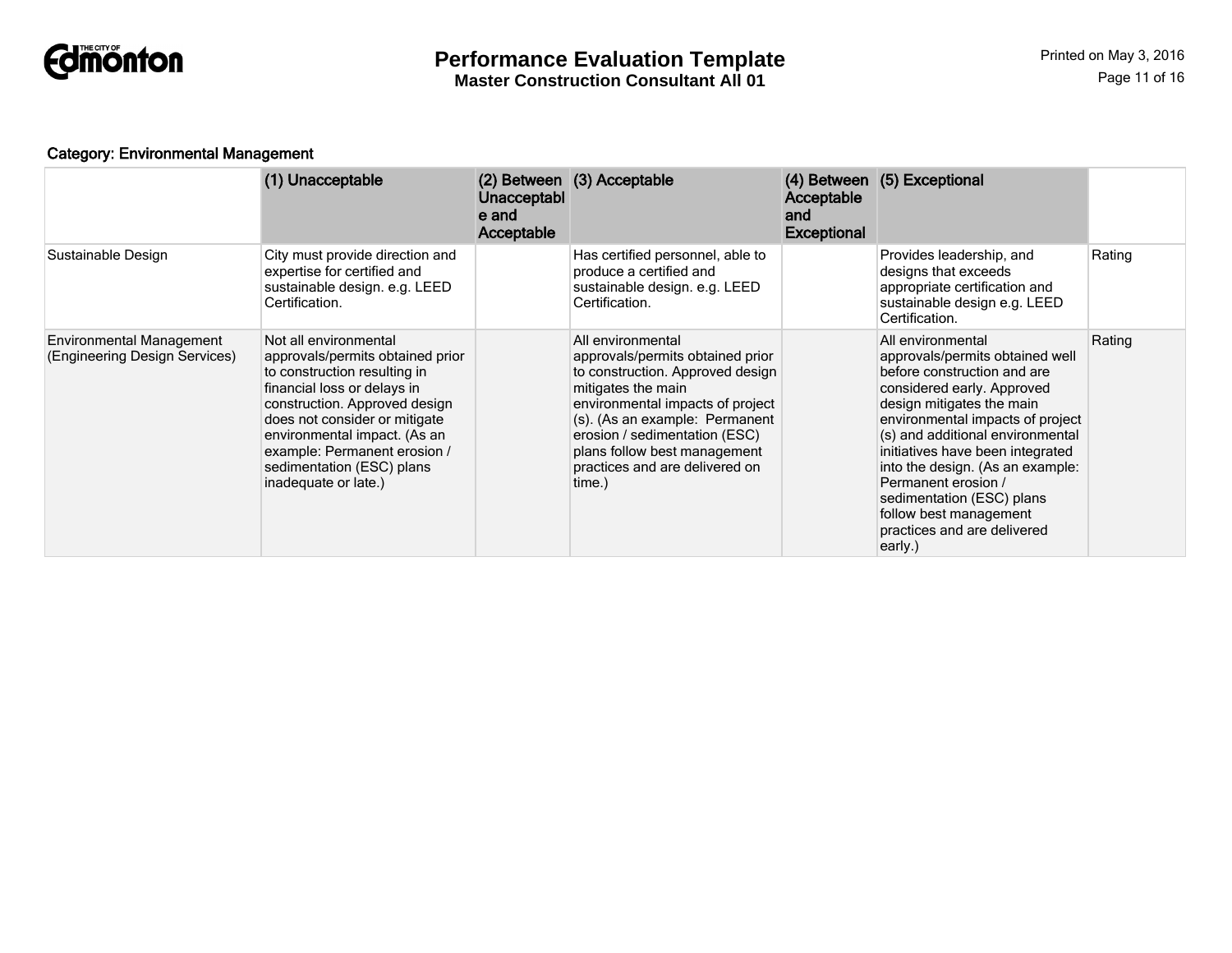

**Master Construction Consultant All 01**

### Category: Environmental Management

|                                                                                                                          | (1) Unacceptable                                                                                                                                                                                                                                                                                                                                                                                                                                  | Unacceptabl<br>e and<br>Acceptable | (2) Between (3) Acceptable                                                                                                                                                                                                                                                                                                                                                                                                                    | Acceptable<br>and<br><b>Exceptional</b> | (4) Between (5) Exceptional                                                                                                                                                                                                                                                                                                                                                                                                                                                                                                                                                                                                                                         |        |
|--------------------------------------------------------------------------------------------------------------------------|---------------------------------------------------------------------------------------------------------------------------------------------------------------------------------------------------------------------------------------------------------------------------------------------------------------------------------------------------------------------------------------------------------------------------------------------------|------------------------------------|-----------------------------------------------------------------------------------------------------------------------------------------------------------------------------------------------------------------------------------------------------------------------------------------------------------------------------------------------------------------------------------------------------------------------------------------------|-----------------------------------------|---------------------------------------------------------------------------------------------------------------------------------------------------------------------------------------------------------------------------------------------------------------------------------------------------------------------------------------------------------------------------------------------------------------------------------------------------------------------------------------------------------------------------------------------------------------------------------------------------------------------------------------------------------------------|--------|
| Environmental Controls (Resident<br><b>Engineering Services)</b>                                                         | Consultant unsuccessfully<br>manages the environmental<br>components of the project.<br>Inspections are not completed,<br>environmental issues are not<br>documented, environmental<br>issues are not resolved in a<br>timely manner, does not<br>communicate environmental<br>issues to stakeholders, does not<br>support the environmental<br>components of the project (e.g.<br>remediation of contaminated<br>sites, spills, on site erosion) |                                    | Consultant successfully<br>manages the environmental<br>components of the project.<br>Required inspections are<br>completed, environmental issues<br>are documented, environmental<br>issues are resolved in a timely<br>manner, clearly communicates<br>environmental issues to<br>stakeholders, supports the<br>required environmental<br>components of the project (e.g.<br>remediation of contaminated<br>sites, spills, on site erosion) |                                         | Consultant successfully<br>manages the environmental<br>components of the project<br>beyond expectations.<br>Inspections are completed<br>beyond requirements,<br>environmental issues are<br>documented and extra initiatives<br>have been demonstrated to<br>mitigate environmental impacts,<br>Consultant has taken a<br>leadership role to ensure<br>environmental issues are<br>resolved in a timely manner,<br>excellent communication on<br>environmental issues to<br>stakeholders, supports the<br>environmental components of<br>the project and goes beyond the<br>requirements. (e.g. remediation<br>of contaminated sites, spills, on<br>site erosion) | Rating |
| Environmental Design and<br><b>Resource Conservation (including</b><br>natural areas, wildlife, plant life<br>and water) | Design does not consider the<br>environment. Consultant fails to<br>recognize, acknowledge or<br>implement the conditions and<br>provisions of the appropriate<br>Municipal, Provincial or Federal<br>policies and statutes. Has little<br>knowledge or experience in<br>applicable industry standards for<br>design or construction<br>techniques. Opinions presented<br>may lead to prosecution.                                                |                                    | Consultant shows commitment<br>to environmental design. Has<br>demonstrated a working<br>knowledge of the appropriate<br>Municipal, Provincial or Federal<br>policies and statutes. Meets<br>industry standards and<br>recognizes site conditions that<br>may affect resource<br>conservation. Suggests<br>appropriate Best Management<br>practices (BMP) for construction<br>and plant establishment<br>activities.                          |                                         | Design exceeds environment<br>expectations. Consultant is fully<br>cognizant of the appropriate<br>Municipal, Provincial or Federal<br>policies and statutes and has<br>demonstrated an effective<br>working relationship with the<br>affected agencies. Provides<br>innovative solutions that meet<br>the requirement of the policies<br>and statutes which may lead to<br>the upgrading of the BMP.                                                                                                                                                                                                                                                               | Rating |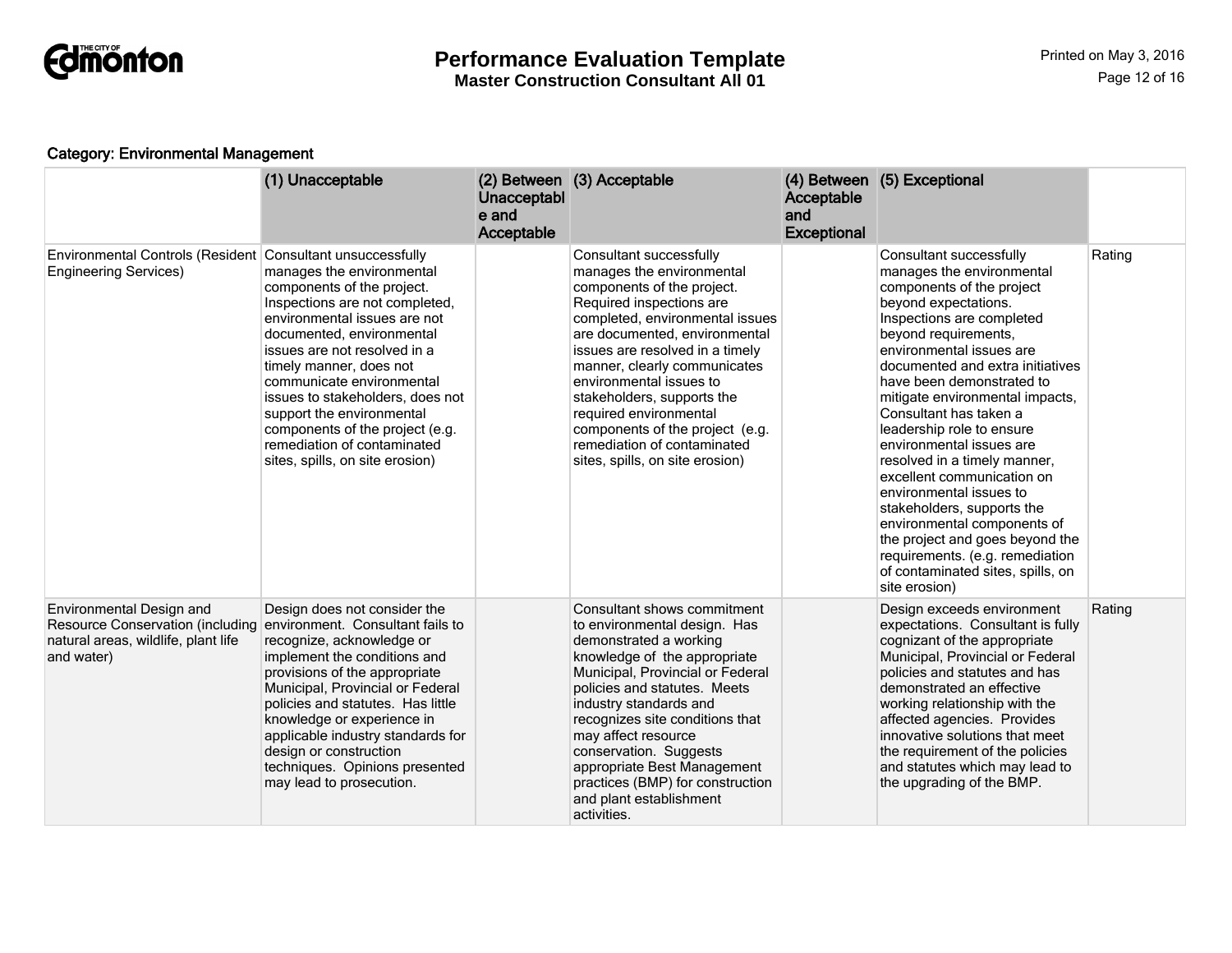

**Master Construction Consultant All 01**

### Category: Safety

|                                                                                                                                   | (1) Unacceptable                                                                                                                                                                                                                                                                                                                                                                                                                                                                                                                                                                                                                                       | <b>Unacceptabl</b><br>e and<br>Acceptable | (2) Between (3) Acceptable                                                                                                                                                                                                                                                                                                                                                                                                                                                                           | Acceptable<br>and<br><b>Exceptional</b> | (4) Between (5) Exceptional                                                                                                              |        |
|-----------------------------------------------------------------------------------------------------------------------------------|--------------------------------------------------------------------------------------------------------------------------------------------------------------------------------------------------------------------------------------------------------------------------------------------------------------------------------------------------------------------------------------------------------------------------------------------------------------------------------------------------------------------------------------------------------------------------------------------------------------------------------------------------------|-------------------------------------------|------------------------------------------------------------------------------------------------------------------------------------------------------------------------------------------------------------------------------------------------------------------------------------------------------------------------------------------------------------------------------------------------------------------------------------------------------------------------------------------------------|-----------------------------------------|------------------------------------------------------------------------------------------------------------------------------------------|--------|
| <b>Consultant Working Under COE</b><br>Supervision (compliance with<br>COE safety rules and evidence of<br>staff safety training) | The Consultant's employees<br>repeatedly fail to comply with<br>safety rules established by City<br>staff (i.e. wearing PPE,<br>shortcutting safety procedures).<br>Consultant places self or others<br>in imminent danger (e.g.<br>confined space entry without<br>testing or training, working at<br>heights without fall protection).<br>Consultant fails to provide<br>evidence of staff safety training<br>required for the job (e.g. WHMIS<br>or Fall Protection training<br>Certificate). Does not report all<br>incidents including near misses<br>in a timely manner. Does not<br>work cooperatively with other<br>contractors and employees. |                                           | One or two of the Consultant's<br>staff violate minor safety rules<br>(i.e. non-imminent danger) or<br>procedures but remedy situation<br>quickly and does not repeat<br>behaviour. Consultant initially<br>fails to provide required safety<br>training certificates, but stops<br>work until evidence of training is<br>provided and does not repeat<br>behaviour. Reports all incidents<br>and near misses in a timely<br>manner. Works coopreatively<br>with other contractors and<br>employees. |                                         | Consultant staff follows all City<br>safety rules and wears required<br>PPE. Evidence of safety training<br>provided before work begins. | Rating |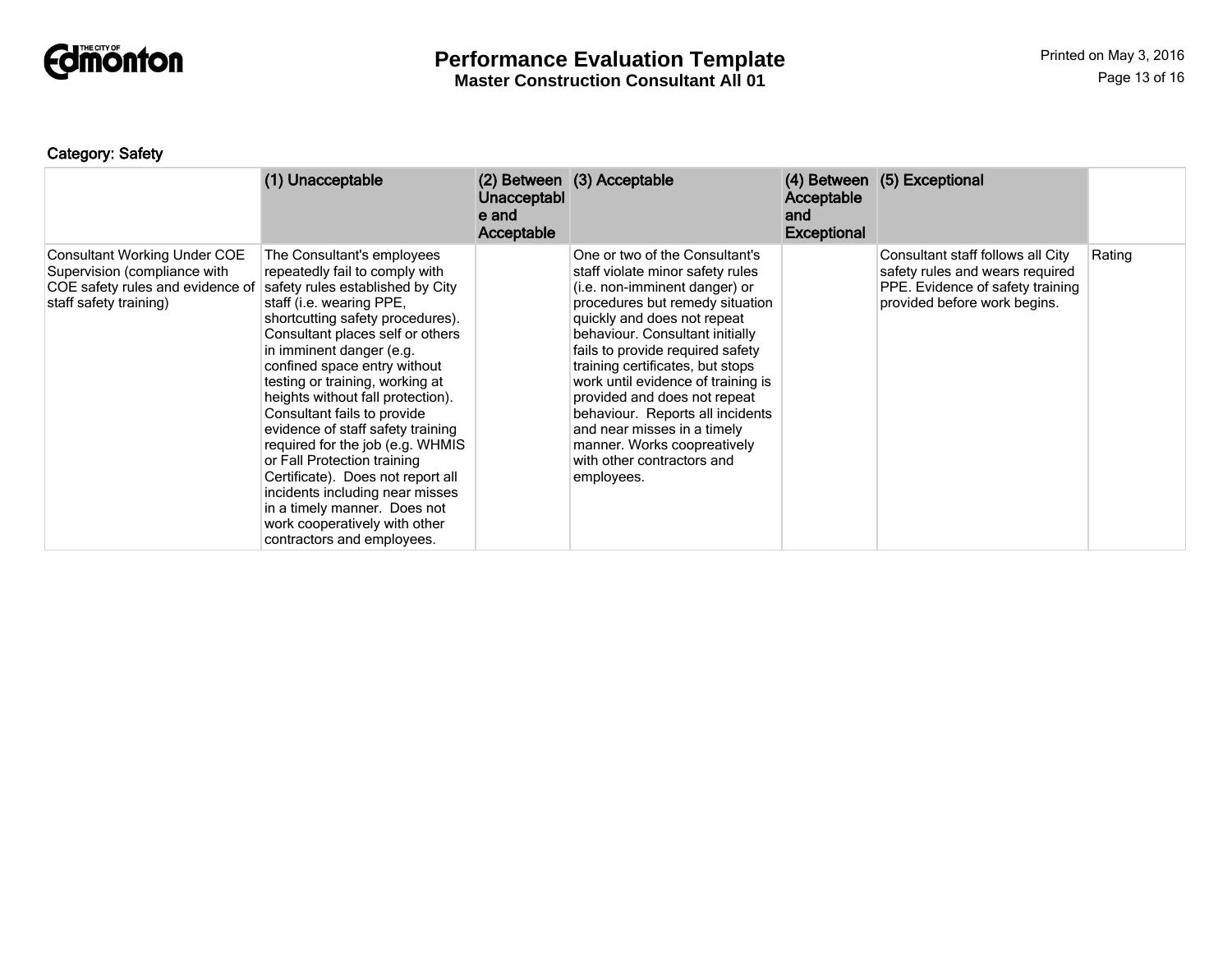

**Master Construction Consultant All 01**

### Category: Safety

|                                                                                                                                 | (1) Unacceptable                                                                                                                                                                                                                                                                                                                                                                                                                                                                                                                                                                                                                                                                                                                                                                                    | <b>Unacceptabl</b><br>e and<br>Acceptable | (2) Between (3) Acceptable                                                                                                                                                                                                                                                                                                                                                                                                                                                                                                                                                                                                                                                          | Acceptable<br>and<br><b>Exceptional</b> | (4) Between (5) Exceptional                                                                                                                                                                                                                                                                                      |        |
|---------------------------------------------------------------------------------------------------------------------------------|-----------------------------------------------------------------------------------------------------------------------------------------------------------------------------------------------------------------------------------------------------------------------------------------------------------------------------------------------------------------------------------------------------------------------------------------------------------------------------------------------------------------------------------------------------------------------------------------------------------------------------------------------------------------------------------------------------------------------------------------------------------------------------------------------------|-------------------------------------------|-------------------------------------------------------------------------------------------------------------------------------------------------------------------------------------------------------------------------------------------------------------------------------------------------------------------------------------------------------------------------------------------------------------------------------------------------------------------------------------------------------------------------------------------------------------------------------------------------------------------------------------------------------------------------------------|-----------------------------------------|------------------------------------------------------------------------------------------------------------------------------------------------------------------------------------------------------------------------------------------------------------------------------------------------------------------|--------|
| <b>Consultant Expected to Work</b><br>Independently (an effective OHS<br>management system that ensures<br>safety of own staff) | Consultant fails to complete<br>hazard assessment,<br>develop/implement safe work<br>procedures or train staff on<br>hazards associated with work.<br>The Consultant's employees<br>repeatedly fail to comply with<br>safety rules they establish (i.e.<br>wearing PPE, shortcutting safety<br>procedures). Consultant staff<br>places self or others in imminent<br>danger (e.g. confined space<br>entry without testing or training,<br>working at heights without fall<br>protection). Consultant fails to<br>provide evidence of staff safety<br>training required for the job (e.g.<br><b>WHMIS or Fall Protection</b><br>Training Certificate). Does not<br>provide safety orientation to all<br>subs and owner reps. Does not<br>work cooperatively with other<br>contractors and employees. |                                           | Consultant has done hazard<br>assessments and<br>developed/implemented safe<br>work procedures but may have<br>missed something. They do<br>regular safety inspections and<br>occasionally find errors. They<br>take corrective action<br>immediately. If individual staff<br>members violate rules<br>repeatedly or seriously, the<br>Consultant takes prompt action<br>to remove individuals from the<br>site. Minor safety violations<br>occasionally occur but the<br>Consultant provides evidence of<br>staff safety training required for<br>the job (e.g. WHMIS or Fall<br>Protection Training Certificate).<br>Reports all incidents and near<br>misses in a timely manner. |                                         | Consultant does comprehensive<br>hazard assessment and<br>develops good safe work<br>procedures. Safety inspections<br>done by Consultant and project<br>manager show safety practices<br>consistently well done. Staff are<br>well trained in required safety<br>procedures and do not violate<br>safety rules. | Rating |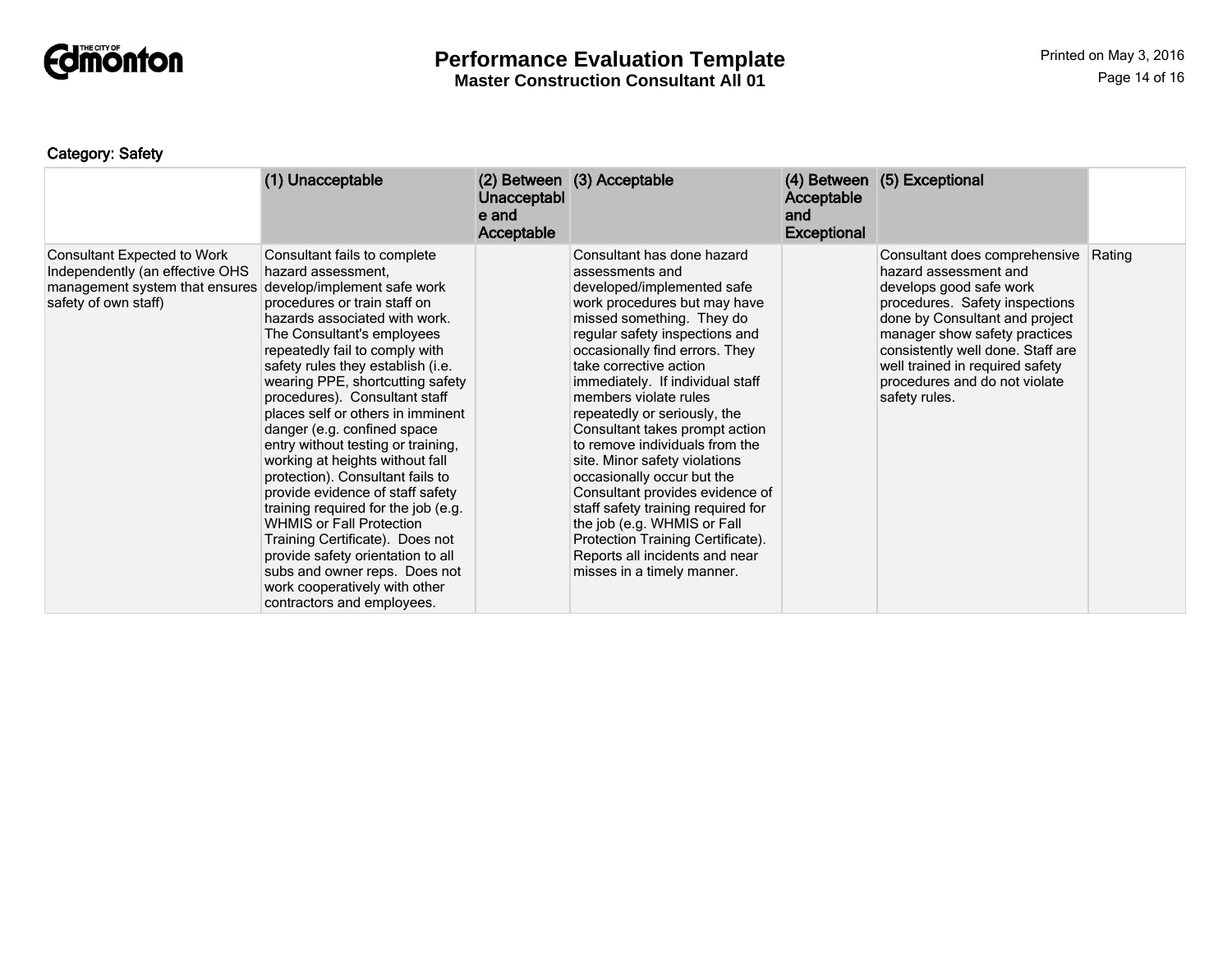

**Master Construction Consultant All 01**

### Category: Safety

|                                                                                                                                                                                                                            | (1) Unacceptable                                                                                                                                                                                                                                                                                                                                                                                                                                                                                                                  | Unacceptabl<br>e and<br>Acceptable | (2) Between (3) Acceptable                                                                                                                                                                                                                                                                                                                                                                                                                                                                                                                                                                                                                                                                                                | Acceptable<br>and<br><b>Exceptional</b> | (4) Between (5) Exceptional                                                                                                                                                                                                                                                                                                                                                                                                                                                                                                                                                             |          |
|----------------------------------------------------------------------------------------------------------------------------------------------------------------------------------------------------------------------------|-----------------------------------------------------------------------------------------------------------------------------------------------------------------------------------------------------------------------------------------------------------------------------------------------------------------------------------------------------------------------------------------------------------------------------------------------------------------------------------------------------------------------------------|------------------------------------|---------------------------------------------------------------------------------------------------------------------------------------------------------------------------------------------------------------------------------------------------------------------------------------------------------------------------------------------------------------------------------------------------------------------------------------------------------------------------------------------------------------------------------------------------------------------------------------------------------------------------------------------------------------------------------------------------------------------------|-----------------------------------------|-----------------------------------------------------------------------------------------------------------------------------------------------------------------------------------------------------------------------------------------------------------------------------------------------------------------------------------------------------------------------------------------------------------------------------------------------------------------------------------------------------------------------------------------------------------------------------------------|----------|
| Consultant Expected to Work as<br>Project Prime Contractor (an<br>effective OHS management<br>system that ensures safety of<br>own staff and ensures that other<br>site contractors/employers<br>comply with safety rules) | The Consultant fails to establish<br>a system: to orientate new<br>contractors on safe work<br>procedures, ensure the<br>completion of hazard<br>assessment, ensure compliance<br>with safety rules, complete safety<br>inspections, investigate incidents<br>or follow-up on identified safety<br>issues for any contractor working<br>on site (including for their own<br>staff). Does not provide safety<br>orientation to all subs and owner<br>reps. Does not work<br>cooperatively with other<br>contractors and employees. |                                    | The Consultant has developed<br>basic systems to check<br>compliance with safety rules for<br>all site contractors. Occasional<br>gaps in compliance occur (e.g.<br>subcontractor misses<br>orientation, conflict in work<br>scheduling results in inadvertent<br>safety hazard to other<br>contractor) but gaps show no<br>negligence on the part of the<br>Consultant in the role of prime<br>contractor. Consultant takes<br>prompt action to deal with gaps<br>by addressing subcontractor<br>safety performance issue.<br>Provides safety orientation to all<br>subs and owner reps. Reports<br>all incidents and near misses in<br>a timely manner. Works<br>cooperatively with other<br>contractors and employees. |                                         | The Consultant has good<br>systems to ensure all contractors<br>on site receive orientation,<br>comply with site safety rules,<br>complete hazard assessments<br>and implement controls. The<br>Consultant in the role of prime<br>contractor has comprehensive<br>record of inspections and<br>orientations given, shows that all<br>safety issues are promptly death<br>with. No significant gaps in<br>systems so nobody on site is<br>endangered and no<br>subcontractors are allowed to<br>take shortcuts on safety.<br>Provides safety orientation to all<br>subs and owner reps. | Rating   |
| Consultant's COR status stayed<br>good throughout contract<br>(remained intact, clear of any<br>COR review by Province, and, if<br>applicable, successfully renewed<br>during the contract).                               |                                                                                                                                                                                                                                                                                                                                                                                                                                                                                                                                   |                                    |                                                                                                                                                                                                                                                                                                                                                                                                                                                                                                                                                                                                                                                                                                                           |                                         |                                                                                                                                                                                                                                                                                                                                                                                                                                                                                                                                                                                         | Yes/No   |
| Lost Time Claim Rate of<br>Consultant at start of contract                                                                                                                                                                 |                                                                                                                                                                                                                                                                                                                                                                                                                                                                                                                                   |                                    |                                                                                                                                                                                                                                                                                                                                                                                                                                                                                                                                                                                                                                                                                                                           |                                         |                                                                                                                                                                                                                                                                                                                                                                                                                                                                                                                                                                                         | Quantity |
| Number of Medical Aid Claims<br>reported to WCB by Consultant (if<br>any during contract)                                                                                                                                  |                                                                                                                                                                                                                                                                                                                                                                                                                                                                                                                                   |                                    |                                                                                                                                                                                                                                                                                                                                                                                                                                                                                                                                                                                                                                                                                                                           |                                         |                                                                                                                                                                                                                                                                                                                                                                                                                                                                                                                                                                                         | Quantity |
| Number of Lost Time Claims<br>reported to WCB by Consultant (if<br>any during contract)                                                                                                                                    |                                                                                                                                                                                                                                                                                                                                                                                                                                                                                                                                   |                                    |                                                                                                                                                                                                                                                                                                                                                                                                                                                                                                                                                                                                                                                                                                                           |                                         |                                                                                                                                                                                                                                                                                                                                                                                                                                                                                                                                                                                         | Quantity |